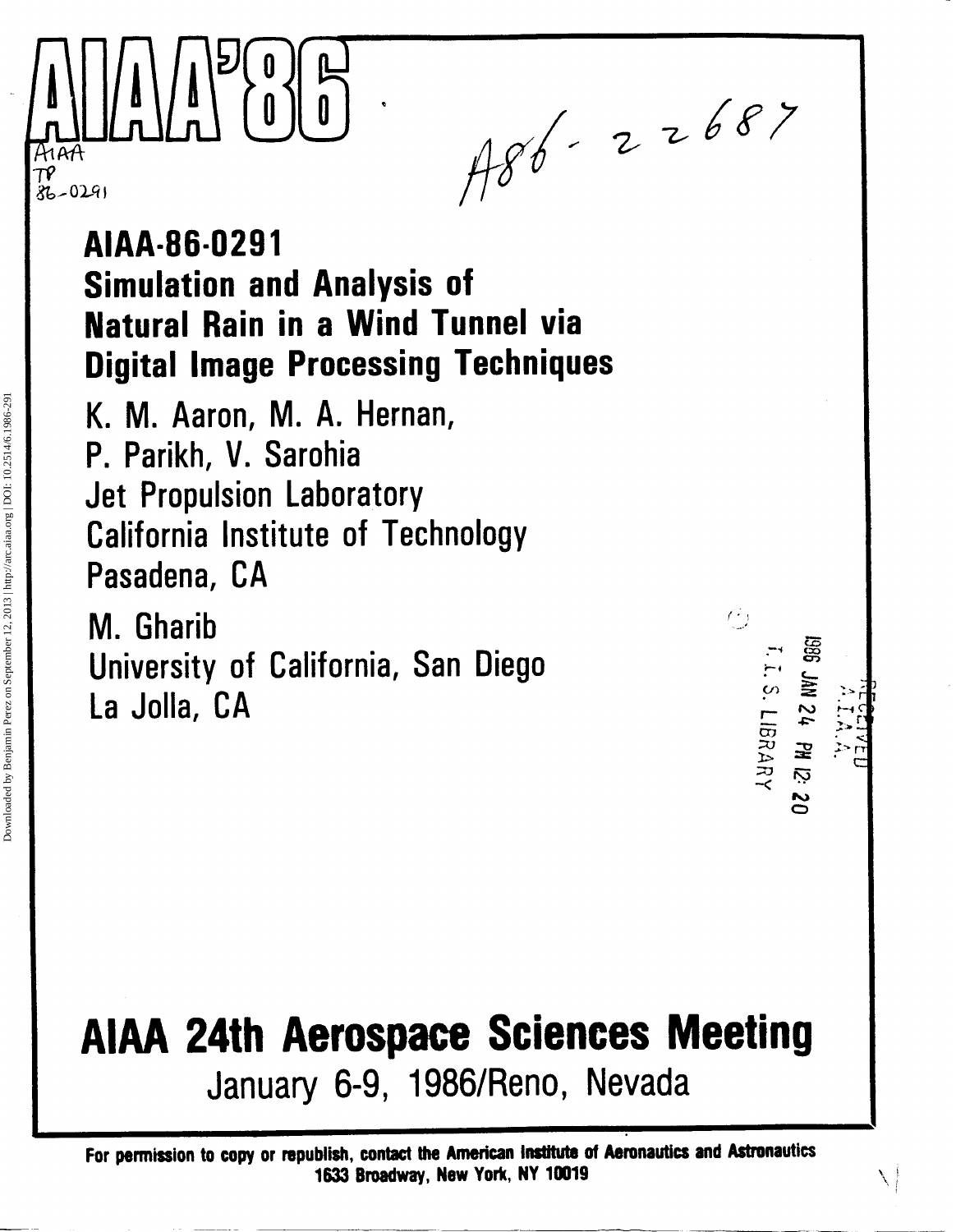**via Digital Image Processing Techniques** 

Simulation and Analysis of Natural Rain in a Wind Tunnel<br>via Digital Image Processing Techniques<br>K. M. Aaron, M. Hernan, P. Parikh, V. Sarohia<br>det Propulsion Laboratory,<br>california Institute of Technology<br>Pasadena, Califor **K. M. Aaron, M. Hernan, P. Parikh, V. Sarohia Jet Propulsion Laboratory, California Institute of Technology Pasadena, Cal ifornia** 

M. Gharib<sup>1</sup> **University of California, San Diego, La Jolla, California** 

# **Abstract**

**It is desired to simulate natural rain in a wind tunnel in order to investigate its influence on the aerodynamic characteristics of aircraft. Rain simulation nozzles have been developed and tested at JPL. Pulsed laser sheet illumination is used to photograph the droplets in the moving airstream. Digital image processing techniques are applied to these photographs for calculation of rain statistics to evaluate the performance of the nozzles. It is found that fixed hypodermic type nozzles inject too much water to simulate natural rain conditions. A modification uses two aerodynamic spinners to flex a tube in a pseudo-random fashion to distribute the water over a larger area.** 

# **Jntroduction**

**This paper will discuss techniques that have been developed at JPL to simulate rain in a wind tunnel and measure its characteristics using photographic methods aided by digital image processing.** 

**NASA Langley Research Center in collaboration with Goddard Space Flight Center-Wallops Flight Facility is currently studying the effects of heavy rain on the aerodynamics of transport type aircraft. Increased drag and a reduction in the maximum lift coefficient have been attributed to surface roughness associated with the water film and to interactions between the dro let impacts and**  the boundary layer on the surface.<sup>1,2</sup> The regime **of greatest interest corresponds to conditions encountered during takeoff and 1 andi ng** . **During these phases, the airspeed is low and the aircraft is therefore more susceptible to adverse effects associated with heavy rain.** 

# **Rain Simulation in Wind Tunnels**

**In simulating natural rain conditions in a wind tunnel, it is important to reproduce the correct rain drop size distribution and liquid water content (LWC), defined as the mass of liquid contained in a unit volume of air. As the severity**  of the rainfall increases, the average drop size<br>increases, as indicated in Fig. 1 and Table 1.<sup>3</sup> **Even for very intense rainfall, the drop size will not exceed about 8** mn **since larger drops have terminal velocities large enough that aerodynamic forces cause the drops to break up. When water is ejected from a tube, the cylinder of extruded water pinches of into droplets due to surface** 



- **All authors are members of AIM.**
- **This paper is declared a work of the U.S.**
- **Government and therefore is in the public domain.**



**Figure 1. Drop Size Distribution for Natural Rain** 

|  | Table 1                                         |  |
|--|-------------------------------------------------|--|
|  | Natural Rain Intensity Definitions <sup>3</sup> |  |

| Classification    | Precipitation<br>Intensity<br>(mm/hr) | Droplet<br>Diam.<br>(mn) | LWC.<br>$(g/m^3)$ |
|-------------------|---------------------------------------|--------------------------|-------------------|
| Foq               | Trace                                 | 0.01                     | 0.006             |
| Mist              | 0.05                                  | 0.10                     | 0.06              |
| Drizzle           | 0.25                                  | 0.20                     | 0.09              |
| Light Rain        | 1.0                                   | 0.45                     | 0.14              |
| Moderate Rain     | 4.0                                   | 1.0                      | 0.28              |
| <b>Heavy Rain</b> | 15.0                                  | 1.5                      | 0.83              |
| Excessive Rain    | 40.0                                  | 2.1                      | 1.85              |
| Cloudburst        | 100 to 1000                           | 3.0                      | 4 to 35           |

**tension effects. This is known as the Rayleigh instability. The droplets formed in this manner have a diameter very close to twice the internal diameter of the tube employed. If the water injection velocity is sufficiently different from**  that of the co-flowing airstream, then the droplets **will shatter due to the aerodynamic break-up mentioned above.**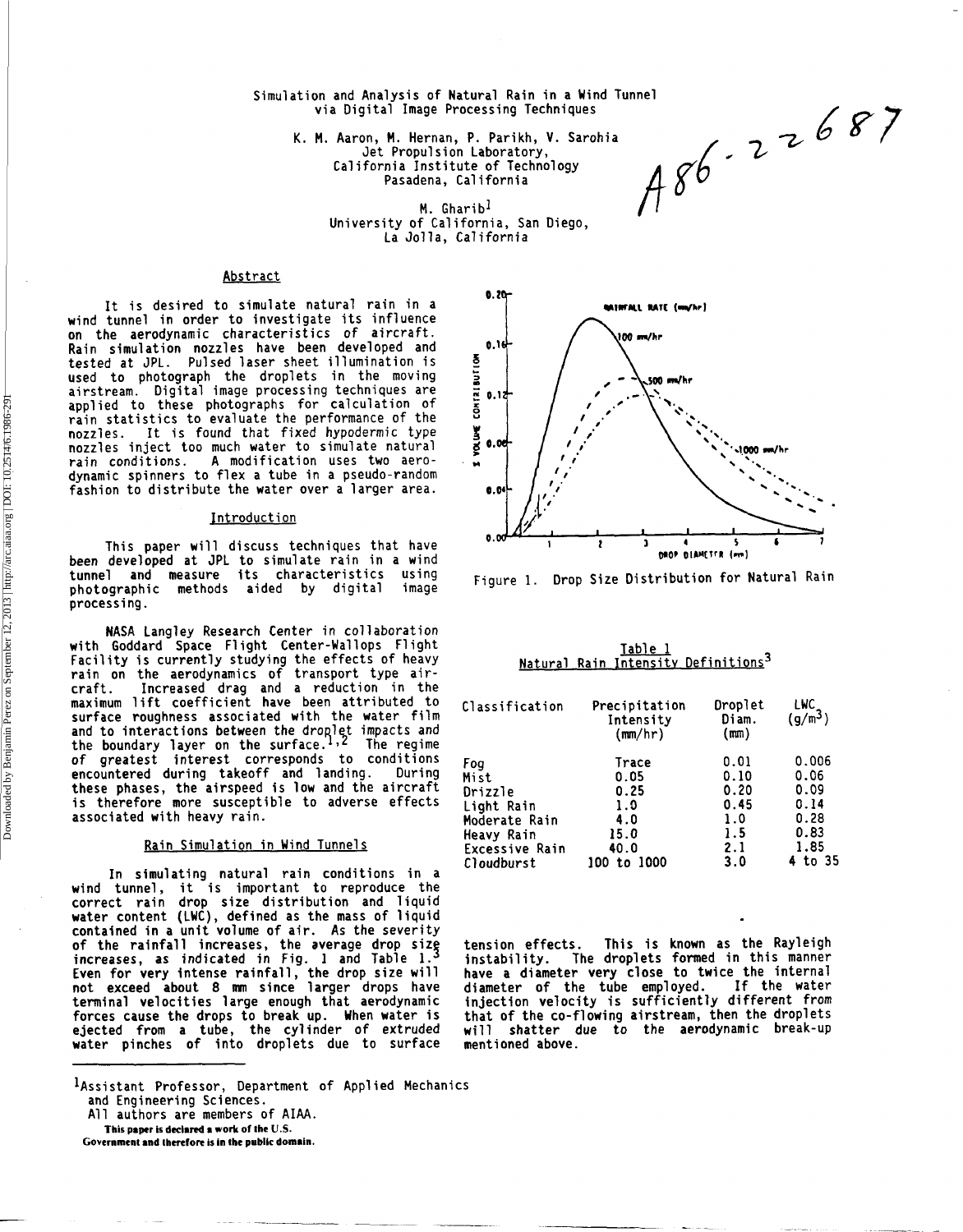**In the first phase of this project, a set of nozzles, each having several fixed hypodermic needles, was employed to generate water spray in the NASA Langley 4m x 7m wind tunnel. Prior to the**  angley tests, the characteristics of these nozzles were evaluated in a small wind tunnel at JPL.<sup>4</sup> An **agricultural spray nozzle, which produced a hol 1 ow elliptic water spray was also evaluated. The water pressure in this initial series of tests was limited to 100 psi due to safety considerations at Langley Research Center. This pressure restriction resulted in injection velocities low enough that aerodynamic break-up reduced the drop size significantly. If the pressure is increased to match the velocity of the droplets to that of the co-flowing freestream of air, then far too much water is injected, resulting in LWCs an order of magnitude greater than occurs naturally, even in torrential downpours. In an attempt to alleviate this problem, a type of rotating nozzle was developed to distribute the water from a single tube over approximately the same area.** 

**A basic restriction on the use of tubes supplied continuously with water is that when the relative velocity between the air and the water droplet exceeds a critical value dependent upon the diameter of the drop. Larger drops break up more readily than smaller dr0~s.3 Even with the axial velocity matched to that of the freestream, droplets injected at an angle will still experience a relative velocity which, if sufficiently large, will cause break-up. The larger drops that must be generated to simulate very heavy rain can tolerate only very small velocity differences, which 1 imits the angle that the injection tube can be inclined with respect to the freestream. This, in turn, limits the area that can be covered at some downstream test location.** 

**Some technique for interrupting the flow of water while maintaining a high injection velocity is needed. One possibility contemplated is the use of piezoelectric crystals to produce "droplets-ondemand" as in some inkjet printers. Some difficulties associated with such an approach are that very high pressures must be generated in the crystal and that some technique for aiming the output jet must be devised.** 

# **kasurement of Simulated Rain Conditions**

**In order to measure the characteristics of the rain generated by the various nozzles, a droplet illumination and photographic system was developed at JPL and used in tests both at JPL and Langley.** 

**The technique uses digital image processing to determine the drop size distribution. A sheet of pulsed laser light is used to illuminate a crosssection in the area of interest. To aid in visualizing the droplets, a small concentration of**  fluorescent dye, such as Fluorescein or Rhodamine **86, is added to the water injected through the nozzles. Several photographs are then taken from which the characteristics of the rain are determined. These photographs are digitized using a DeAnza IP 5400 system and a PDP 11/34 host computer as a driver. This system has three color 512x512 vidicon arrays with eight bit resolution for each pixel. In order to reduce noise, 64 successive**  images of each photograph are averaged. software developed at JPL identifies droplets in **the photographs and determines their diameters. A histogram of drop sizes is then calculated and** 

**plotted. The spatial distribution could also be investigated, but this would require many more samples to obtain significant statistics. Basically, it is desired to have a uniform spatial distribution. Poor spatial distribution can generally be determined by visual inspection.** 

#### **Experimental Apparatus**

**The JPL open return wind tunnel used to develop the rain nozzles has a test section 18"x18" and a top speed of 200 ft/sec. A stream1 ined strut extending across the test section shrouds the water**  supply line which feeds the nozzle being tested.<br>The water is contained in a 20 gallon pressure **The water is contained in a 20 gallon pressure vessel and is driven by high pressure nitrogen at up to 500 psi. A rotameter in the water supply line gives the flowrate from which the injection velocity and LWC can be determined. A schematic of the experimental setup is shown in Fig. 2.** 



# **Figure 2. Experimantal Apparatus**

**The output of a Nd:YAG laser is used to illuminate a cross-section of the flow downstream. The laser provides ten pulses a second, each with an energy of 0.2 Joules and a duration of 20 ns. The beam is passed through a cylindrical lens to form a sheet of light perpendicular to the flow. The thickness of the sheet is equal to the exit diameter of the laser 1 ight, about 5** mn.

**A tilt-back camera is positioned to photograph the sheet of light. The back of the camera is tilted to keep the film plane parallel to the laser sheet in order to eliminate parallax error. The number of droplets caught in the sheet of 1 ight during the pulse is small so typically a multiple**  exposure is taken of five consecutive flashes. **further reduce errors associated with dropl ets caught entering or leaving the sheet, a beam expander may be used to increase the thickness of the sheet to about 2 cm before expanding it into a sheet. The image is then digitized and the resulting image is processed using edge detection and thresholding algorithms. Once droplets have been identified, the diameters are determined and a histogram of their sizes is compiled.**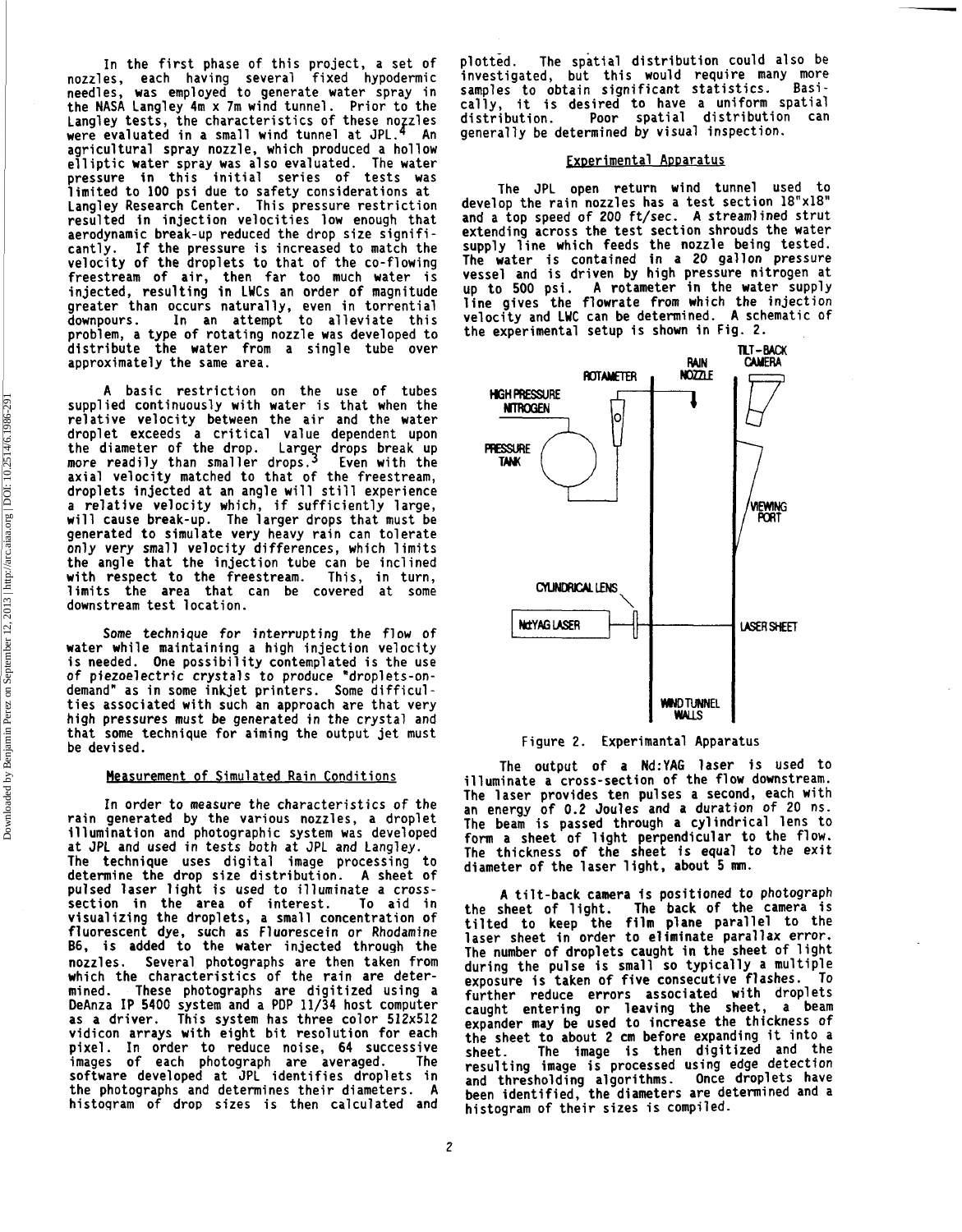Since the resolution of the 4"x5" photographic negative (equivalent to 3350x4200 pixels) is considerably higher than that of the digitizer (512x512 pixels), the image is digitized in several patches to achieve better resolution of the droplets.

# Image Processing System

Image acquisition, display and processing is accomplished using a DeAnza IP 5400 image processing system. The hardware package incorporates a vidicon and camera controller for analog image formation, three image refresh random access memory channels, RAM, digital video array processor, and color video display. The analog signal from the video camera is digitized by an A/D converter and fed directly to the array processor which in turn controls the data flow and writes the data into one of the memory planes at a rate of 30 frames<br>per second. The digitization process converts The digitization process converts each picture into 512x512 matrix elements (pixels). Each pixel is a one byte number (256 resolution levels) representing the average optical density in an elementary cell whose size determines the spatial resolution of the system. While digitization can proceed at 30 frames per second, 64 consecutive images are averaged to reduce random noise in the vidicon and digitizer. The digitized image is then stored on mass storage devices for further off line processing.

Software residing in the PDP 11/34 host computer operates through a direct memory access (DMA) interface through which the PDP 11 sends and receives information from the video processor registers or from the RAM channels via a driver program. The vidicon image digitization, averaging and storage capability is part of this DMA interface.

Downloaded by Benjamin Perez on September 12, 2013 | http://arc.aiaa.org | DOI: 10.2514/6.1986-291 Downloaded by Benjamin Perez on September 12, 2013 | http://arc.aiaa.org | DOI: 10.2514/6.1986-29

To study a droplet picture, the negative is mounted on a flat light table and the vidicon is<br>focused on that plane. Magnification onto the Magnification onto the vidicon is adjusted so that the digital resolution is adequate for the smallest drop size of interest. The overall picture is thus composed of a mosaic of subimages. The operator manipulates the 1 ight table and vidicon interactively with the computer to follow the desired sampling strategy.

#### Digital Image Processing Algorithms

Fundamental to the image processing phase of the research is the detection scheme used to identify individual droplets. The main goal is to detect drops with a brightness profile characterized by relatively sharp gradients at the edges and nearly constant brightness values throughout the interior.

A standard approach to dividing an image into two principal brightness values, light and dark, is to select a threshold midway between the two peaks in the intensity histogram. This works well if the areas covered by the two regions are roughly equal. Here, however, the droplets collectively cover a much smaller area than the background and it is difficult to isolate the small hump in the histogram associated with the drops. In a variation of this technique, the intensity histogram is calculated only in regions with gradients above a pre-selected level. Thus, the histogram is composed mainly of points near

the droplet boundaries. Typically a value near the single peak of this distribution is used as the discriminator between "dark" and "light" regions of the image. Fig. 3 contains a sample digitized subimage. The regions of this picture with high gradients are depicted in Fig. 4 in<br>white. Based on the intensity histogram for the Based on the intensity histogram for the original image in just these regions, a theshold is selected and applied to the original image. The result is shown in Fig. 5. The area of each droplet is found by counting contiguous dark pixels after holes in droplets have been filled in. The



Figure 3. Original Digitized Sub-image



Figure 4. Regions with Large Gradients



Figure 5. Result of Thresholding

 $\overline{3}$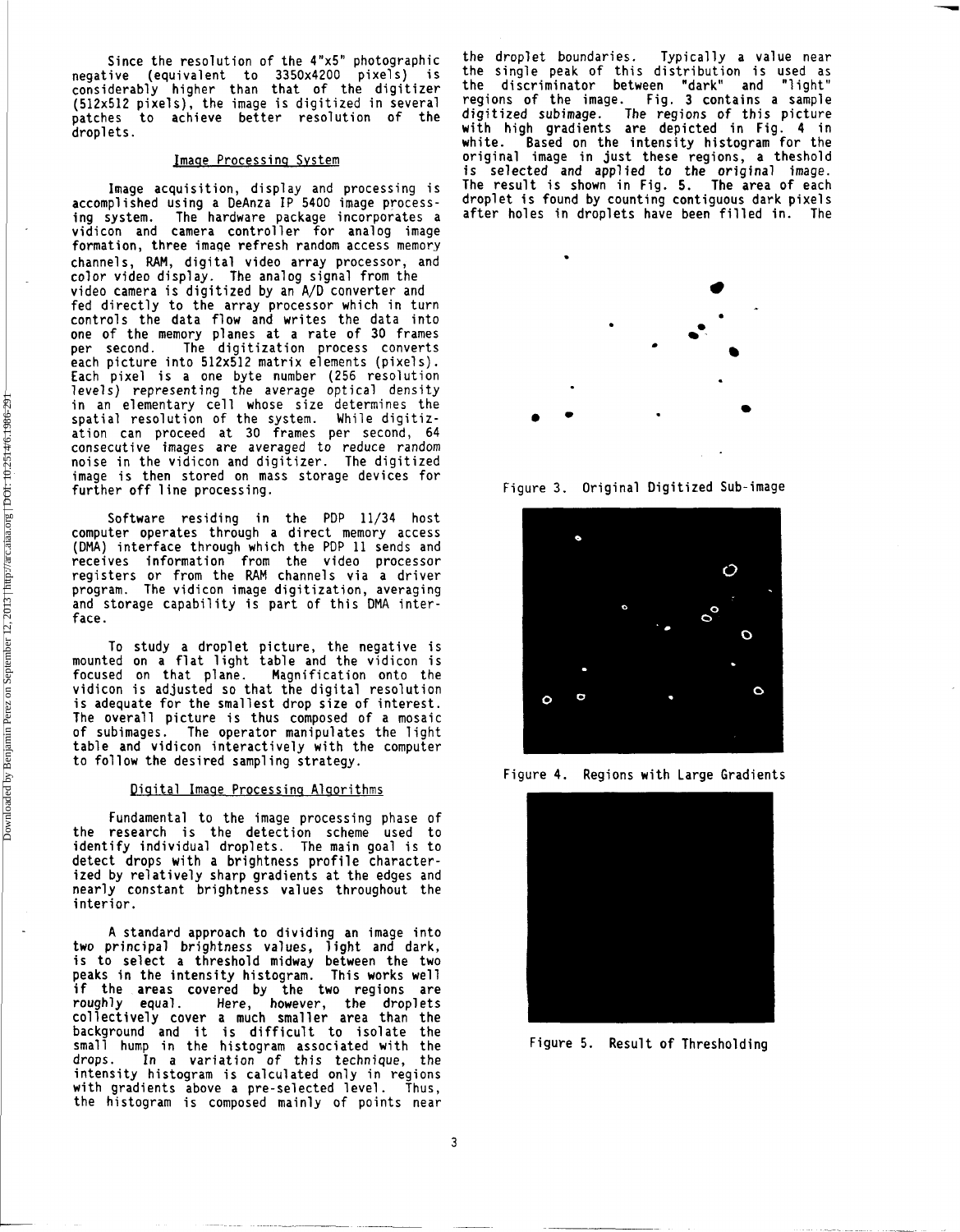diameter of a circle with the same area is calculated and the droplet statistics based on this parameter are estimated.

Sometimes superimposed droplets are considered<br>signale droplet by the algorithm. A test as a single droplet by the algorithm. compares the actual circumference of a dark region to the circumference of the circle with the same area. Clearly, in all cases, the actual circumference will be greater than or equal to that of the circle. If the ratio of the two exceeds some criterion, then the operator is flagged and give the option of eliminating the offending patch from the calculation of the statistics. The result of this operation is shown in Fig. 6 for the sample mentioned above.



Figure 6. Final Image with Elongated Elements Removed

Earlier work used back-lit droplets to form silhouettes. The depth of field was determined by the camera optics and so a sharpness test was also applied to the digitized images to eliminate out-of-focus drops. In the present work, a sheet of laser light is used and only drops contained within the sheet are illuminated, thus eliminating the problem of out-of-focus drops.

#### Comparison of Nozzles

Several nozzles were tested during the course of the project. Commercially available nozzles used for crop dusting, etc. generally provide far too much liquid for use in rain simulation.

family of multitube nozzles, depicted schematically in Fig. 7, produce droplets with diameters about 2 mn, which is reasonable for rain intensities classified as excessive. However, the<br>L<sup>WC</sup> obtained is about 100 g/m<sup>3</sup>, which is too high for any naturally occurring rains.

A type of rotary nozzle was also developed consisting of a stainless steel tube about three inches long with an internal diameter of 0.070". Two counter-rotating aerodynamically driven spinners rotate freely on this tube at slightly different speeds and drive the exit in a pseudorandom pattern, causing the water to be injected at<br>angles up to about 5º. This nozzle is shown in Fig. 8 and produces droplets with diameters of about 1 mn, a little smaller than the multitube nozzles discussed above. Since this strategy uses a single tube to cover an area comparable to that produced by the multitube nozzles, the LWC is reduced considerably. LWC on the order of 20g/m<sup>3</sup><br>nave been obtained, which is within the range described as a cloudburst.



Figure 7. Multitube Nozzle





Sample histograms showing the diameter statistics for the rain produced by the BURR1 multitube nozzle and the double spinner nozzle for similar operating conditions are shown in Figs. 9 and 10. It can be seen that the distributions are very similar for the two nozzles.

#### Concl udinq Remarks

Several nozzles have been developed to simulate very heavy rain conditions in a wind tunnel. Provided the droplet injection velocity is kept sufficiently close to the airstream velocity the droplets will form with diameters close to twice the internal diameter of the tube. If the two velocities differ significantly then the droplets will break up into smaller drops due to aerodynamic effects.

A nozzle with double aerodynamically driven spinners produces the closest liquid water content (LWC) to values that occur naturally in cloudburst conditions. The spinners cause the tip of the nozzle to follow a pseudo-random pattern to distribute the droplets over a larger area than would be covered by a fixed tube nozzle.

Photographs taken using a pulsed laser sheet to illuminate the simulated rain drops are digitized and processed to calculate the statistics describing the rain.

4